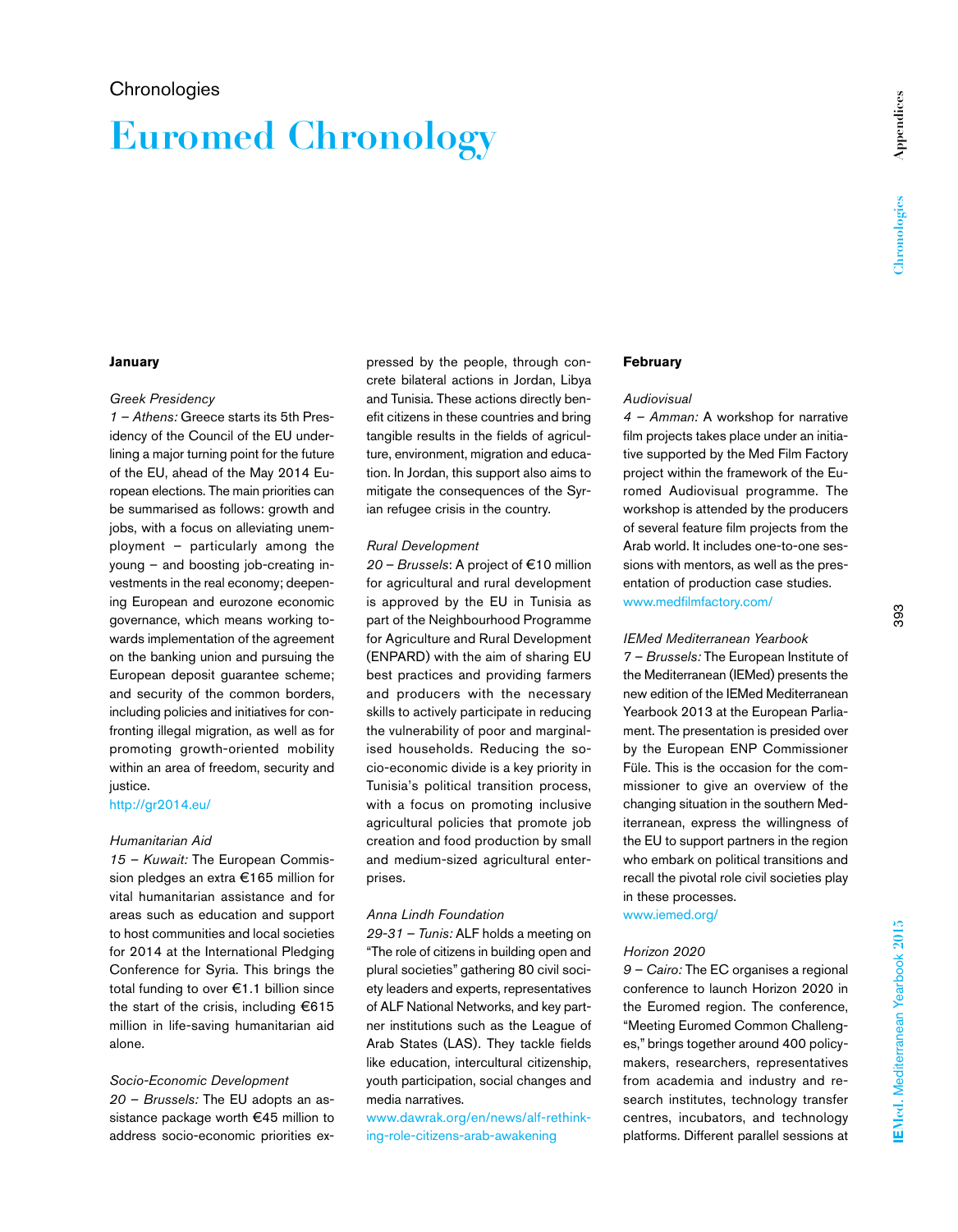the conference enable participants to share know-how, explore gaps and links between research and innovation, as well as develop an understanding of how research and innovation initiatives could create complementarities and synergies that allow leveraging potentials and addressing societal challenges in the region.

http://eeas.europa.eu/delegations/ egypt/press\_corner/all\_news/news /2014/20140209\_en.pdf

#### *Industrial Cooperation*

*19 – Brussels:* Representatives from more than 30 Euromed countries and partners gather at the UfM's 9th Ministerial Meeting on Euro-Mediterranean industrial cooperation. The aim is to enhance support for SMEs and further develop its ultimate ambition to create a Euro-Mediterranean free trade area. International and national business associations as well as international organisations are also present to contribute to the debate. Ministers adopt the new Euro-Mediterranean Industrial Cooperation Work Programme for the period 2014-2015.

# *Anna Lindh*

*20 – Beirut:* ALF organises a forum on the participation of young people in local public life. In the framework of the Dawrak-Citizens for Dialogue Programme, the initiative is in cooperation with the Bureau of United Cities and Local Governments, and the Lebanese National Commission for UNESCO. The Forum brings together 70 participants from Egypt, Palestine, Syria, Lebanon and Jordan, as well as experts from other countries. It is intended to share different experiences in the field of cooperation between local authorities, civil society and institutions, and to develop the capacity of civil society in the field of dialogue management at the local level.

# *ARLEM*

*23 – 24 Tangier:* ARLEM (Euro-Mediterranean Regional and Local Assembly) holds its 5th plenary session. On the agenda, besides the discussion and adoption of ARLEM's annual report on "The Territorial Dimension of the Union for the Mediterranean" and ARLEM's work programme, is the adoption of the

report of the Commission for Economic, Social and Territorial Affairs (ECOTER) on a cohesion strategy for the Mediterranean, and of the Commission for Sustainable Development (SUDEV), on urban mobility on the Mediterranean, as well as the new priorities for the European Neighbourhood Policy (ENP).

# *ALF*

*24 – 1 March, Tunis:* 60 participants from across the Arab world gather for the Arab Forum for Education for Intercultural Citizenship in the framework of the Dawrak Programme, organised by the ALF in cooperation with the UNE-SCO club Bardo, and addressed by Tunisian President Moncef Marzouki. They stress the idea that education for intercultural citizenship is key to achieving social cohesion, is as important as the culture of co-existence and is most crucial in the times of transition that many Arab countries are going through at present.

www.annalindhfoundation.org/news/

#### **March**

# *ENP*

*15 – Brussels:* The new European Neighbourhood Instrument (ENI) comes into force with a budget of €15.4 billion for the period 2014-2020. The ENI replaces the ENPI (the European Neighbourhood and Partnership Instrument) in supporting the implementation of the political initiatives that have shaped the ENP. "This Regulation establishes an ENI with a view to advancing further towards an area of shared prosperity and good neighbourliness involving the Union and […] the partner countries by developing a special relationship founded on cooperation, peace and security, mutual accountability and a shared commitment to the universal values of democracy, the rule of law and respect for human rights in accordance with the TEU" (Treaty on European Union).

http://eur-lex.europa.eu/LexUriServ/ LexUriServ.do?uri=OJ:L:2014:077:00 27:0043:EN:PDF

# *Education*

*15-17 – Amman:* The Arab Education Forum and the Istikshaf coalition organises a conference on "Advocating Mobility around the Mediterranean." The conference gathers more than 50 participants and aims to be a venue for sharing experiences in the Euro-Arab region on the impact of mobility for learning, allowing artists, social entrepreneurs, and young people to discuss their experiences of mobility and the impact it has had on their professional and personal trajectory.

http://almoultaqa.com/defaulten.aspx

#### *Industry*

*24-25 – Florence:* To mark the 10th anniversary of the Euro-Mediterranean Dialogue on the textile industry, the European Commission's DG Enterprise and Industry organises the Euro-Mediterranean Conference on Creativity, Innovation and Intellectual Property Rights (IPR) in Textile and Clothing Industry in the Euro-Mediterranean Area. The main objective of the conference, organised with the support of the TAIEX instrument and the European University Institute, is to exchange experiences regarding policies, practices and programmes about creativity, design, innovation and IPR as a substantial economic lever to improve brand image, sales and profitability of companies in the textile and clothing sector.

http://ec.europa.eu/enterprise/newsroom/cf/itemdetail.cfm?item\_id=7250 &tpa=0&tk=&lang=en

#### *Women*

*26-27 – Barcelona:* The Secretariat of the UfM holds an international projectoriented conference under the title "Women's Socio-Economic Empowerment: Projects for Progress." As an operational result from the Third Union for the Mediterranean Ministerial Conference on Strengthening the Role of Women in Society (Paris, 11 September 2013), the objective of the conference is to create a strong momentum for women's socio-economic empowerment in the region, and encourage the implementation of projects and initiatives in the field of gender affairs. This conference gathers more than 200 professionals dealing with gender equality from 35 countries.

http://ufmsecretariat.org/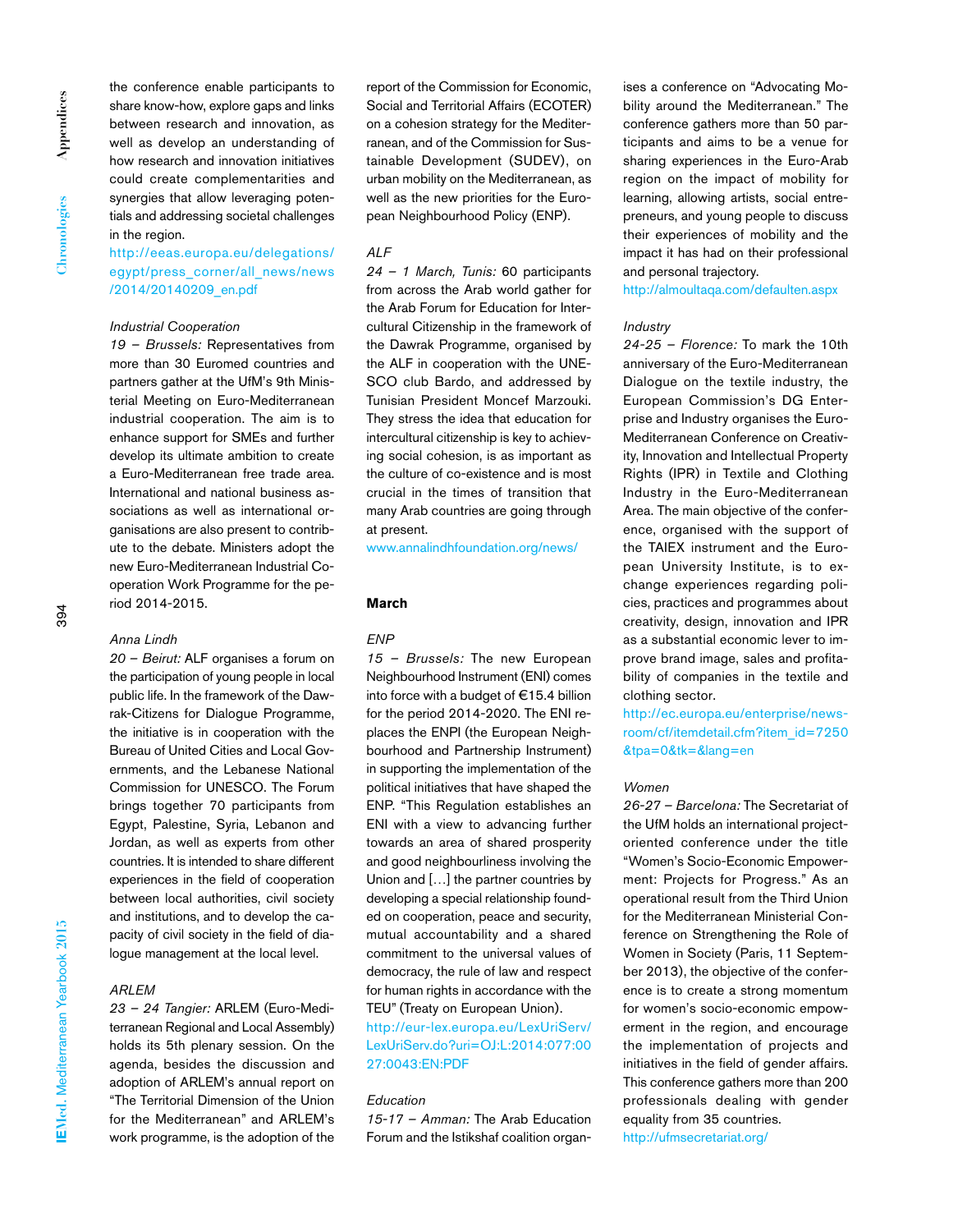# **April**

# *Economic Cooperation*

*1 – Athens:* Finance Ministers of the EU and the Mediterranean partner countries gather for the 13th ECOFIN/FEMIP Ministerial Meeting, during which they confirm their support to the European Investment Bank's new 2014-2020 roadmap for the Mediterranean region. The key areas tackled include maintained support for private sector development, individual country strategies adapted to the needs of each partner country and facilitating Foreign Direct Investment of EU companies, potentially through awareness campaigns and new products.

# http://europa.eu/rapid/press-release\_ BEI-14-76\_en.htm

# *Culture*

*7 – Brussels:* Professionals from the 16 Neighbourhood partner countries join colleagues from EU Member States and 10 strategic partners to discuss the impact of culture in foreign policy. They discuss proposed recommendations by experts, which could form the basis of a new EU strategy on the role of culture in the EU's external relations. The proposals follow a pilot initiative, launched by the European Parliament and led by the European Commission.

#### *Education and Training*

*8-9 – Brussels:* The European Training Foundation (ETF) organises an international conference on qualification systems to discuss the findings of a recent ETF study on the subject and help partner countries reform their education and training systems to better meet labour market needs. The conference tackles three broad topics: making better qualifications, ensuring trust in qualifications and bringing qualifications closer to citizens.

www.etf.europa.eu/

#### *Elections*

*26-27 – Egypt:* The EU deploys an Election Observation Mission (EOM) to Egypt for the Presidential Elections in response to an invitation by the authorities. The EU has been calling for credible and transparent elections, which allow universal participation, according

to international standards. The EOM is independent and will conduct an impartial assessment of the electoral process on the basis of all relevant election standards. A Core Team of 10 EU election analysts arrived in Cairo on 18 April; they are joined by 30 long-term observers on 25 April. 60 short-term observers are deployed on 21 May. A number of local short-term observers and a delegation from the European Parliament will be embedded in the EOM.

www.eueom.eu/files/pressreleases/ english

#### *Higher Education*

*27-28 – Brussels:* The European Commission's DG Education and Culture organises the "Seminar on Quality assurance in Higher Education in Southern Mediterranean countries." This event gathers 91 participants – including 77 from Algeria, Egypt, Israel, Jordan, Lebanon, Libya, Morocco, Palestine, and Tunisia – representing ministries of education, universities, quality assurance institutions, student organisations and national and regional organisations active in the higher education field. The seminar gives participants the chance to discuss the topic of quality assurance in depth and provides excellent networking opportunities.

#### *Civil Society*

*29-30 – Brussels:* More than 150 civil society organisations from the Southern Neighbourhood and Europe gather for the first EU-Southern Neighbourhood Civil Society Forum. Participants from EU institutions, civil society, academia and the media discuss joint approaches for more inclusive, participatory and action-oriented dialogues between governments, EU institutions and civil society organisations.

http://eeas.europa.eu/statements/ docs/2014/140428\_01\_en.pdf

# **May**

# *Libya*

*8 – Brussels:* EU Foreign Affairs Chief Ashton appoints Bernardino Leon as her personal Special Envoy for Libya. Mr Leon will facilitate, coordinate and enhance the EU's actions in support of the Libyan people at a critical juncture for the country. The EU is deeply concerned by the significant deterioration of the political and security situation in Libya and has repeatedly condemned the continued violence across the country. Mr Leon reiterates the importance of an inclusive Libyan political dialogue and urges all parties to actively cooperate with UNSMIL to facilitate a ceasefire and the re-launch of the political process.

#### *Environment*

*13 – Athens:* 43 UfM member countries gather for the Ministerial Meeting on Environment and Climate Change. As agreed by at their Senior Officials Meeting in October 2013, the main topics of this Ministerial Meeting are the Horizon 2020 Initiative to de-pollute the Mediterranean, climate change and Sustainable Consumption and Production (SCP). The Ministers highlight the cross-sectorial nature of environment and climate change challenges and the importance of fostering growth and job creation, while ensuring better quality of life and a sustainable future.

#### *Trade*

*12-14 Barcelona:* The UfM Secretariat hosts the 2nd technical meeting of the "Euro-Mediterranean Trade and Investment Facilitation Mechanism (TIFM): Training Workshop for Technical Focal Points." The project is implemented by the International Trade Centre (ITC), a joint agency of UN and WTO, and it delivers the online information portal – Euromed Trade Helpdesk – as well as coordinating a TIFM problem resolving the network of national institutions, responsible for responding to enquiries posted on the online portal, so as to facilitate trade and investment.

#### *Media*

*30 – Hammamet:* The 2nd Maghreb Press Forum takes place in the presence of key media players from Morocco, Algeria, Libya, Mauritania and Tunisia, as well as media trade unions and representatives of the European press. The Forum is organised at the initiative of the EU Delegation to Tunisia, in partnership with the Tunisian Federation of Media Editors, to discuss the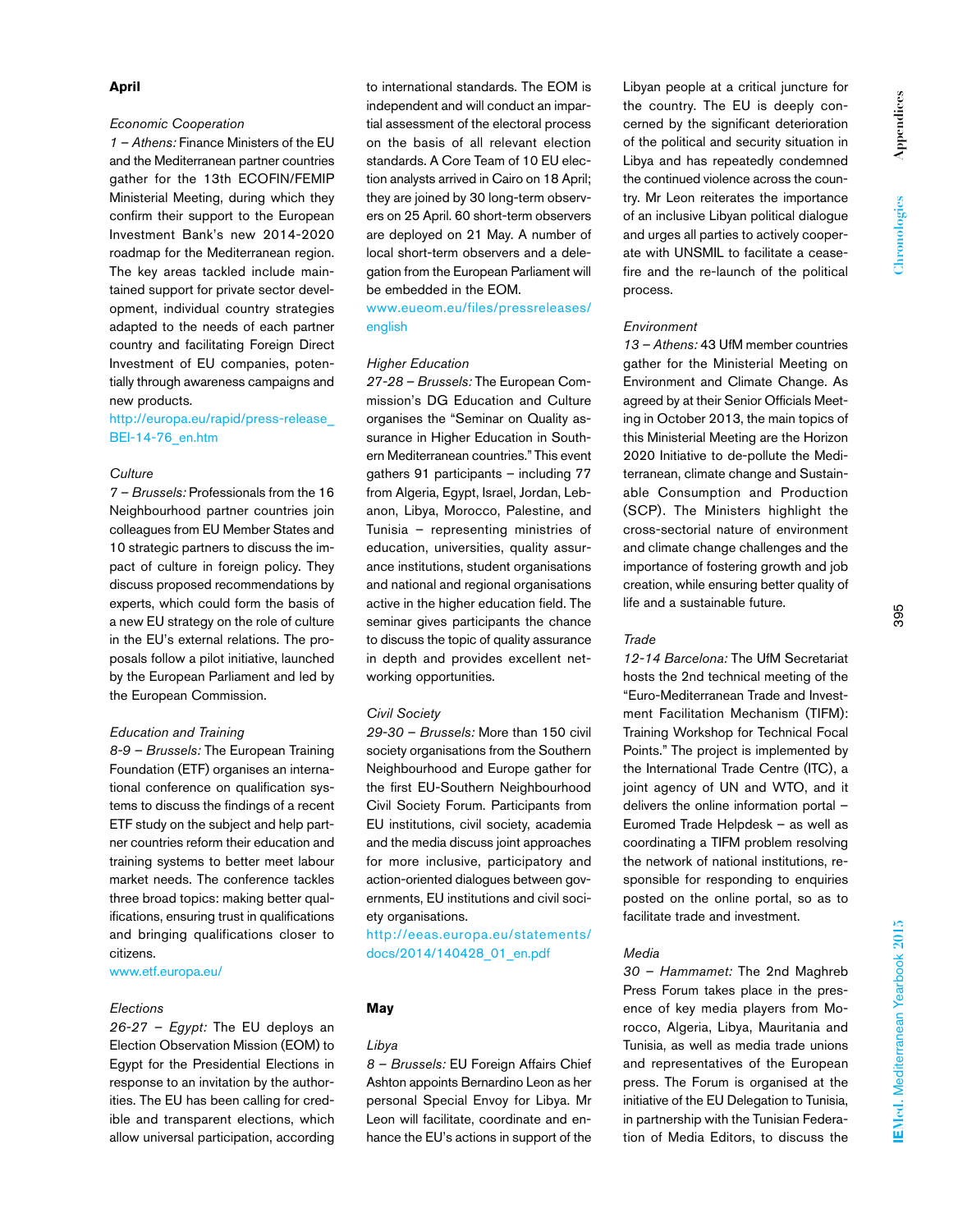threats looming over the press in the Maghreb. The participants agree that the major obstacles that undermine the journalists' profession in the Maghreb region are mainly: the lack of economic viability of press companies, the precarious socio-economic conditions of journalists themselves, the attacks on journalists in sometimes uncertain political contexts and an inadequate legal and judicial framework that prevents the practice of independent journalism. http://eeas.europa.eu/delegations/tunisia/documents/press\_corner/cp1\_forum\_pressemagh\_30mai2014\_fr.pdf

# **June**

#### *Energy*

*4 – Amman:* The Association of Mediterranean Energy Regulators (ME-DREG) holds its 17th General Assembly, where it presents and discusses the strategy it is developing for 2020-2030, defining the role of regulators in establishing a Mediterranean Energy Community and the Mediterranean Forum on Energy Regulation to be held in November.

# www.medreg-regulators.org/

#### *Education*

*8-10 – Alexandria:* 25 participants from European and southern Mediterranean countries, representing both the formal and non-formal education sectors take part in the 3rd Alexandria Education Convention organised by ALF and the Swedish Institute in Alexandria. The aim of the Convention is to gather the feedback of educators from the Euro-Mediterranean region on the draft contents of the "Education Handbook on Intercultural Citizenship in the Euro-Mediterranean Region," to be published by the end of 2014, and their suggestions for the development of a training scheme around this resource. Participants will act as multipliers of the programme for Intercultural Citizenship Education within their communities.

www.annalindhfoundation.org/

# *PA-UfM*

*12 - Barcelona:* Parliamentarians representing various member states of the UfM gather at the Secretariat for a meeting of the Committee on Energy, Environment and Water of the Parliamentary Assembly of the Union for the Mediterranean (PA-UfM). Discussions focus on the developments of important UfM activities and projects in the fields of Energy and Climate change. The committee pays special attention to the Marine Protected Areas (MedPAN), "Let's Do It" and "Eco-towns" campaigns, as top items on the meeting's agenda. The meeting provides an opportunity for a fruitful exchange of views between the UfM Secretariat and the members of the PA-UfM on the latest relevant developments, such as the UfM Ministerial Meeting on Environment and Climate change, which took place in Athens on the 13 May.

# *EU – Israel*

*25-26 – Tel Aviv:* The Mission for Growth to Israel is organised by the European Commission's Directorate General for Enterprise and Industry. Its Director General, Daniel Calleja, leads the event and he is accompanied by a business delegation of 32 companies and business federations, including small and medium enterprises (SMEs) from 13 EU Member States. The companies participate in a B2B matchmaking event held at the offices of the Manufacturers' Association of Israel (MAI). Some of the companies also join Mr. Calleja in various meetings he holds and fora that he addresses during his visit, including an EU-Israel SME Dialogue, where both sides give presentations on their own SME policies while the European and Israeli participants discuss key issues for SMEs.

https://www.b2match.eu/m4g-israel2

# **July**

# *Italian Presidency*

*1 – Rome:* Italy starts its Presidency of the Council of the EU and the presidency trio programme together with Latvia and Luxemburg until 31 December 2015. In the Italian Presidency Programme the Southern Neighbourhood will continue to be high on the agenda, focusing on specific countries engaged in transition, or experiencing conflict or instability. In addition, the EU will continue to follow events in Egypt closely, working with a new leadership to resume full cooperation, which has been hindered by recent events, while finding ways to help ensure that any democratic gains are not lost. In Libya, the EU will help to strengthen state institutions, and assist the central authorities manage risks associated with the rise of militias and the divisions within the country, which will be a test for EU diplomacy and programmes.

# http://italia2014.eu/

# *Fishery*

*15 – Brussels:* European vessels are able to resume fishing in Moroccan waters after a suspension of more than two years, in return for financial assistance from the EU to the Moroccan fishery sector, as the EU-Morocco Fisheries Partnership Agreement enters into force. EU and Morocco conclude the four-year fisheries deal in December 2013, but its entry into force was pending ratification by Morocco. Now that both sides have concluded their ratification procedure, EU vessels receive certain fishing rights in Moroccan waters in return for financial assistance from the EU to develop the Moroccan fishery sector.

# **August**

#### *Employment*

*20 – Cairo:* In the framework of the EU-funded project "Stabilising at-risk communities and enhancing migration management to enable smooth transitions in Egypt, Tunisia and Libya" (START), the International Organisation for Migration (IOM) delivers an introductory workshop on Information, Counselling, and Referral Services. The main objectives of the meeting are to discuss and assess current structures of the Public Employment Services Offices and propose potential reforms. The main objective of START is to support the Governments of Egypt, Tunisia and Libya to stabilise at-risk communities and enhance migration management – helping to establish preconditions to smooth transition processes and sustainable recoveries in the three target countries. www.egypt.iom.int/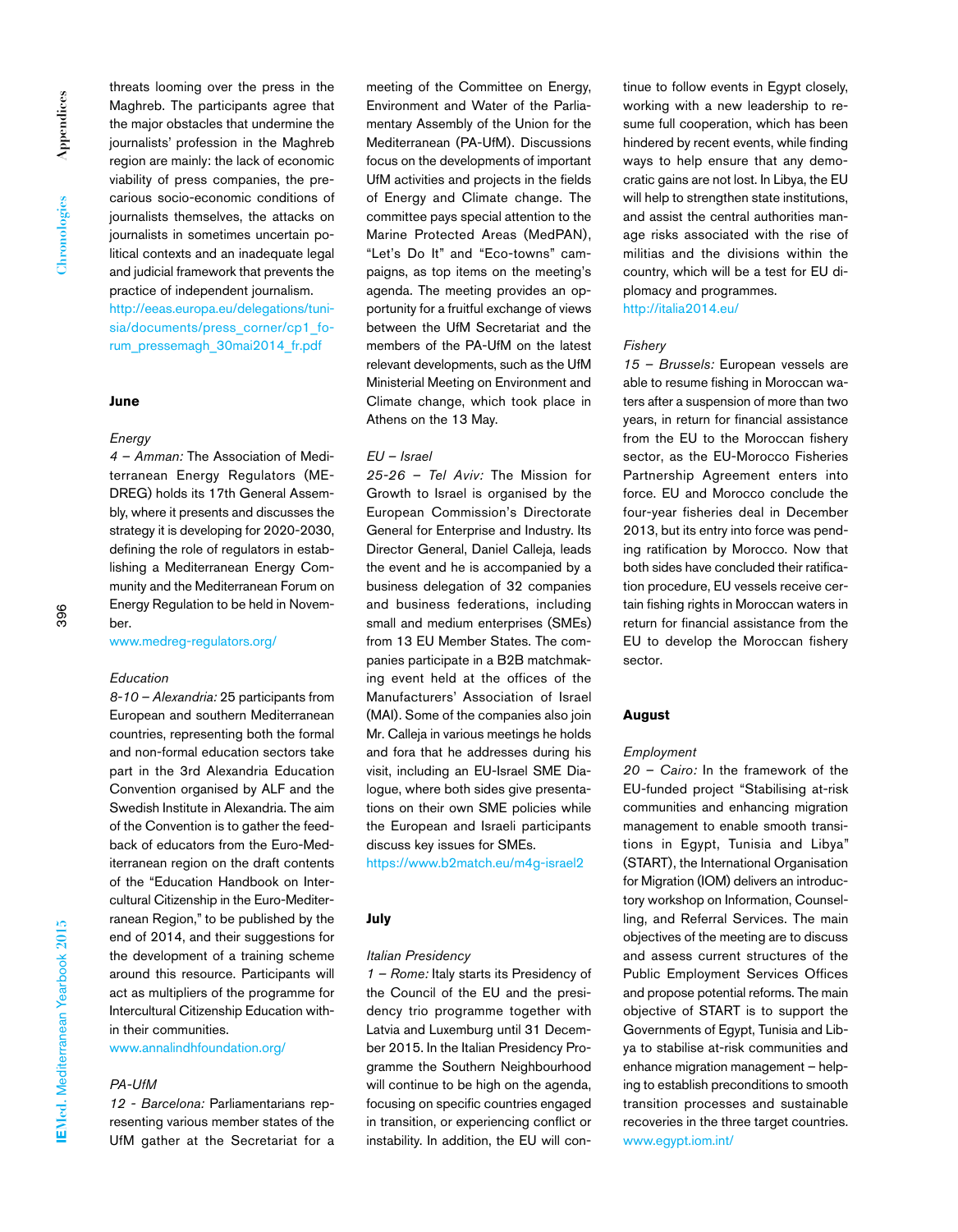# *Politics and Security*

*30 – Brussels:* Italy's Foreign Minister Federica Mogherini is appointed as the next EU High Representative at a meeting of EU leaders in Brussels, succeeding Catherine Ashton, who is due to step down when the term of the current Commission ends on 31 October 2014. At a press conference following her nomination Minister Mogherini spoke about the international situation and the "huge challenges all around Europe, in Ukraine and Iraq, Syria, and Libya." http://eeas.europa.eu/top\_stories/2014/300814\_federica-mogheriniappointed\_en.htm

# **September**

# *ENP*

*10 – Brussels:* In the newly elected President Jean-Claude Juncker's European Commission, the Austrian Johannes Hahn is appointed European Commissioner for ENP and Enlargement Negotiations, succeeding Štefan Füle, who is due to step down when the term of the current Commission ends on 31 October 2014. EC Hahn expresses his will to build connections, help regions to stand on their own feet, and through concrete action deliver to promote security and prosperity and communicate European values.

http://europa.eu/rapid/press-release\_ IP-14-984\_en.htm

# *EU – Libya*

*17 – Madrid:* The Spanish Foreign Minister, Garcia Margallo, organises a Ministerial conference on stability and development in Libya. The meeting gathers Secretariat of the UfM, Foreign Ministers from North Africa and high representatives of the EU, LAS and the African Union. The meeting aims to address the deteriorating security situation in Libya and its impact and consequences on its neighbouring countries and the Mediterranean region as a whole. The conference gives the Libyan Minister of Foreign Affairs, Mohamed Abdelaziz, as well as the new special envoy of the UN, Bernardino Leon, the opportunity to give a detailed overview of the situation in Libya as well as their views on the way forward.

# *Civil Protection*

*22-25 – Rabat:* The EU-funded Civil Protection PPRD South II project (Prevention, Preparedness, and Response to Natural and Human Disasters) organises the first regional workshop on the Host Nation Support mechanism (HNS). Several representatives of Civil Protection Services and Institutions involved in the crisis management of Algeria, Egypt, Morocco, and Tunisia take part in the workshop.

#### *Education & Training*

*22-23 – Beirut:* The French Agency for Development (AFD), European Training Foundation (ETF) and the Centre of Mediterranean Integration (CMI), in partnership with the EU delegation in Lebanon, hold a seminar entitled "Youth employability in Lebanon: the role of vocational education and training and entrepreneurship." The event is hosted by the Social and Economic Council. In attendance are 60 participants from the Lebanese ministries of education and labour, private businesses, international agencies, academia, young entrepreneurs and civil society organisations. The seminar develops actionable recommendations for reform of the vocational and technical education system and promotion of entrepreneurship as a strategy for job creation.

www.etf.europa.eu/

# *Crisis Management*

*29-1 October – Hazmieh:* A crisis management workshop supported by the EU takes place, gathering municipal council members, representatives of local NGOs, of municipal police departments, social workers, heads and members of several social development centres. The training is focused on negotiation techniques, problem solving mechanisms, the mediator's role and the causes and dynamics of conflict. This workshop is organised in the framework of the EU-funded "Second Cycle of Capacity Building Programme for Local Leaders from Beirut Southern Suburbs on Crisis Management & Mediation."

# *Telecommunication*

*30 – Brussels:* Digital Economy Ministers and representatives of ministries, the UfM Secretariat, telecoms regulators, development banks and EU institutions gather for a UfM Ministerial meeting and pledge closer cooperation to reap the benefits of the digital economy for Euro-Mediterranean citizens, consumers and businesses. Participants agree to forge closer ties on the use of open data and e-government, and to step-up dialogue between national telecom regulators around the Mediterranean. They also agree to improve connectivity between scientific and research communities and to work on a long-term eHealth cooperation strategy.

#### *Higher Education*

*30-1 October – Rome:* A Conference on "The EU Neighbourhood Policy and Mediterranean Youth: The Key Role of Training and Mobility" is organised by the Union of Mediterranean Universities (UNIMED) in collaboration with the French Embassy in Italy/Institut Français d'Italie and Sapienza University of Rome. The conference brings together EU and Euro-Mediterranean decisionmakers, education stakeholders and university representatives from both shores of the Mediterranean to discuss the establishment and implementation of mobility and capacity building tools in the Mediterranean, to make proposals in view of strengthening the integration of Mediterranean universities in the European Higher Education Area and to propose initiatives for cooperation with universities from the countries in crisis to promote solidarity and mutual support within the academic community.

# **October**

#### *Civil Society*

*13 – Amman:* A regional civil society seminar, as part of an initiative to create mechanisms for a structured regional dialogue between civil society, authorities and the EU, brings together 55 participants, including mainly civil society representatives from Jordan and the Southern Neighbourhood, a few European CSOs and experts, as well as members of the EU diplomatic corps in Jordan.

#### *Employment*

*15 – Barcelona:* With the broader goal of fostering regional employment op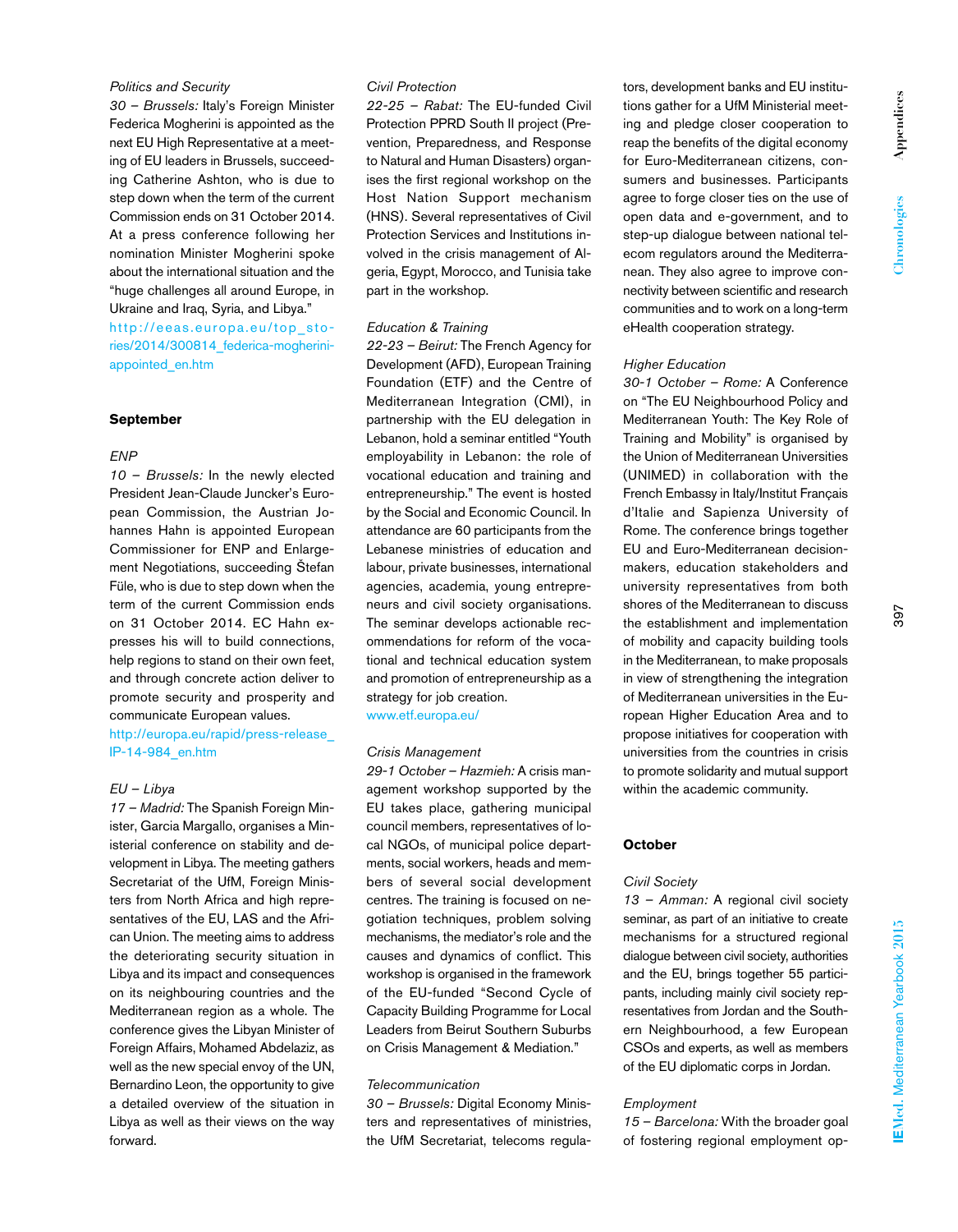portunities, and under the framework of the Mediterranean Initiative for Jobs (Med4Jobs), the UfM Secretariat hosts a workshop on job intermediation and placement services in North Africa and the Levant at its headquarters. The UfM Secretariat holds this dialogue platform to foster the exchange of best practices on job intermediation, facilitate cooperation between local and regional actors, identify successful practices for potential replication and up-scaling, as well as to explore areas for possible UfM intervention and support under Med4Jobs.

#### *EU – Palestinian Authority*

*20 – Ramallah:* EU and Palestinian Authority officials meet as part of an annual policy dialogue. Two separate subcommittees participate in the meeting: one on economic and financial matters, and one on energy, transport, climate change, environment and water. Officials from the EU and their counterparts at the relevant Palestinian Authority Ministries (including Ministries of Finance, National Economy, and Transportation), Palestinian Water Authority, Environment Quality Authority, and Palestinian Energy and National resources Authority engage in detailed exchanges on the latest developments in these important areas of cooperation between the EU and Palestine.

http://eeas.europa.eu/delegations/ westbank/documents/news /2014/20141020\_eu\_pa\_sub-committee\_meeting\_en.pdf

# *Tourism*

*24 – Tunis:* A TAIEX seminar opens on the implementation of a "Tunisia Tourism Quality Label." Tourism professionals coming from European administrations and Tunisian tourism stakeholders can exchange good practices in order to promote capacities reinforcement linked to quality service to tourists in line with the European and international standards. The TAIEX seminar aims at supporting the creation of such a label in the interest of participation, transparency and public/private partnership. In the framework of the implementation of the Tunisian tourism strategy "VISION 3+1," the quality/training approach is one of the three key pillars of the reform,

together with offer diversification/regionalisation and branding.

http://eeas.europa.eu/delegations/tunisia/documents/press\_corner/cp\_taiex tourisme\_24oct\_fr.pdf

# *Racism*

*27-28 – Jerusalem:* The 8th seminar on the fight against racism, xenophobia and anti-Semitism gathers officials, diplomats and experts from Israel, the European Commission, the EU's Fundamental Rights Agency, the European External Action Service and several EU Member States. Over the two days, the participants discuss policies and tools aimed at combating racism and xenophobia, with a particular focus on anti-Semitism. In this context, data, trends and EU measures to combat racism and anti-Semitism figured prominently on the agenda. A specific session is devoted to cyber-hate – a growing and worrying phenomenon for both the EU and Israel.

http://eeas.europa.eu/delegations/israel/press\_corner/all\_news/news /2014/20141028\_1\_en.htm

# *ALF*

*27-30 – Naples:* On the occasion of its 10th Anniversary, the ALF holds a conference in Naples, under the Italian Presidency of the EU, to address the role of civil society in facing social crises and unprecedented violence in the region. EU Commissioner Füle, addresses participants opening the high-level debate. The Naples conference on "The Next Chapter of Mediterranean Dialogue" brings together 250 delegates from the 42 countries of the UfM, including civil society networks, regional institutions, media and political leaders. Their purpose is to exchange proposals, coordinate international efforts and define the next chapter of intercultural dialogue for the Mediterranean in the face of social crises, cultural regression and unprecedented violence in the region.

#### *Water*

*28-30 – Athens:* Some 100 water specialists and stakeholders from the Mediterranean region, both from within and outside the water sector, including public authorities and civil society and private sector representatives, attend the first Regional Conference of the UfMlabelled project on "Governance & Financing for the Mediterranean Water Sector." The three-day conference aims to present the outcomes of the National Water Policy Dialogues conducted in Jordan and Tunisia during the project's first year of implementation (2013- 2014) and discuss the way forward for the second year and the project's imminent implementation in Palestine, set to start in November. It also aims to build on the regional dialogue initiated at the project's launch in May 2014. Furthermore, it provides an opportunity to share national experiences on sustainable water governance and financing and call for further South-South as well as North-South cooperation.

#### *Elections*

*October-November:* In response to an invitation by the Tunisian authorities, the European Union has deployed its Election Observation Mission (EU EOM) to observe the upcoming elections in Tunisia. The EU EOM arrived with a Core Team of eight experts on 17 September in Tunis. A second group of 28 longterm observers join the EU EOM on 29 September and another 28 short-term observers will be deployed on 21 October throughout the country, together with a delegation of the European Parliament for the election days. Additionally, a significant number of locally recruited short-term observers from diplomatic representations of EU Member States in Tunisia will also take part in the observation. The EU EOM will conduct a comprehensive analysis of the entire electoral process based on a long-term observation in line with domestic law as well as regional and international standards.

http://eeas.europa.eu/eueom/missions/2014/tunisia/index\_en.htm

#### **November**

#### *Water*

*3-4 – Naples:* Under the Italian Presidency of the Council of the EU and with the support of the European Commission, the National Research Council of Italy organises the conference "EuroMED Cooperation - Inland and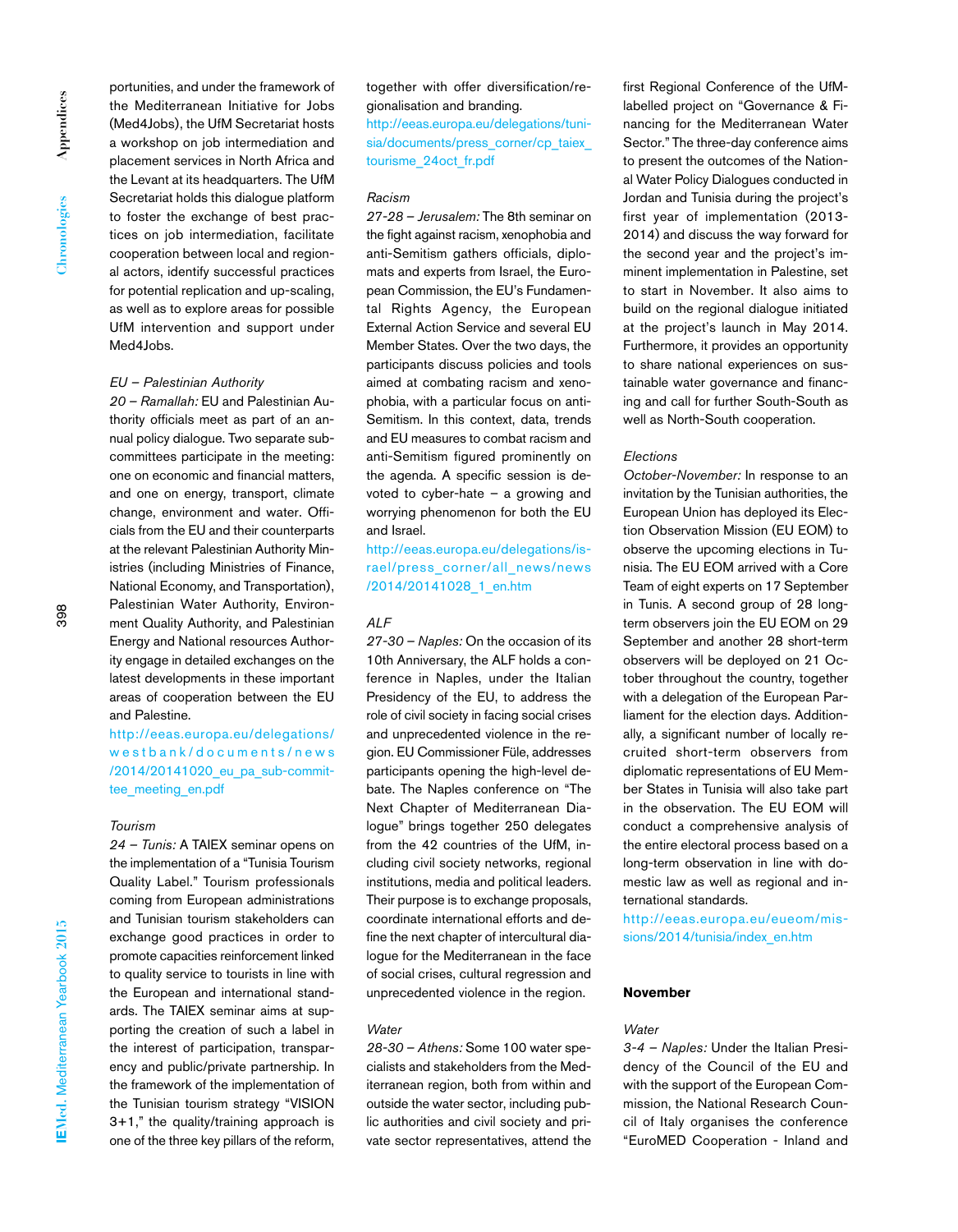Marine Water Challenges," aimed at enhancing international cooperation on research and innovation in the Euro-Mediterranean region. The conference is designed as a two-day conference – four parallel thematic workshops and a plenary session – embracing present scientific and political debate for the identification of urgent challenges related to the proper management of inland and marine waters, with special emphasis on their links, and the impacts on society and sustainable economic growth.

www.euromed-imwc.eu/index.html

# *Women*

*5-6 – Brussels:* The European Commission, the European Parliament and UN Women kick off the two-day Spring Forward for Women conference at the European Parliament headquarters. The conference brings together women lawmakers from the Arab States and members of the EP. Participants share their experience in advancing gender equality and women's empowerment in both the EU and the Arab States. The delegation of women parliamentarians from the Arab States region includes representatives from Algeria, Bahrain, Egypt, Iraq, Jordan, Lebanon, Libya, Morocco, Palestine, United Arab Emirates, Yemen and the Arab Parliament. Arab States' parliamentarians participate in the meetings of the European Parliament Delegations working on the Arab States and exchange experiences and perspectives with fellow parliamentarians on the situation in their respective regions and countries.

### *ARLEM*

*10 – Cairo:* Representatives of local and regional authorities from the Mediterranean partner countries as well as members of the Committee of the Regions meet to discuss the work programme of the UfM and the implementation of the ENP at the local and regional level. The meeting is chaired by ARLEM co-Presidents. Participants also discuss the priorities for the next AR-LEM mandate 2015-2017, which is strategically placed within the work programme of the UfM.

http://cor.europa.eu/en/news/Pages/ ARLEM-bureau-luxor.aspx

# *Private Sector*

*14 – Barcelona:* Over 25 private sector representatives from more than 10 countries together with the Heads of Cooperation from EU Delegations in Algeria, Egypt, Israel, Jordan, Lebanon, Libya, Morocco, Palestine and Tunisia take part in a seminar organised by the UfM and the European Commission to discuss the main challenges for private sector development in the region, as well as identify possible joint initiatives and innovative projects (including public-private partnerships – PPPs) to facilitate private sector growth. With a particular focus on job creation, participants discuss specific examples on how private sector growth can reduce unemployment, and discuss ways to disseminate success stories.

# *Energy*

*18-19 – Rome:* Energy Ministers of Euro-Mediterranean countries as well as representatives of financial institutions, associations of regulators, transmission system operators and industry gather at the Italian Foreign Ministry for a conference on "Building a Euro-Mediterranean energy bridge." The conference aims at strengthening cooperation among Euro-Mediterranean partners in order to deal with emerging energy challenges and concerns for energy security.

http://italia2014.eu/en/news/post/novembre/un-ponte-energetico-sul-mediterraneo/

#### *Water*

*25-27 – Murcia:* The 2nd Mediterranean Water Forum takes the current geopolitical situation in the Mediterranean region into consideration to become an important step for exchange and consolidation of know-how and experiences in the field of water in the Mediterranean. The event is structured around the preparatory process for the 7th World Water Forum, set to take place from 12 to 17 April 2015 in Daegu, South Korea. http://www.promosciences.com/ ime2014/intro\_en.html

### *Energy*

*26 – Barcelona:* The EU-supported Association of Mediterranean Energy Regulators (MEDREG) holds the 1st edition of the Mediterranean Forum on Energy Regulation, supported by the European Commission with the objective of creating a Mediterranean Energy Community. Dedicated to "Regulation & Investments: Solutions for the Mediterranean Region," the forum represents a unique opportunity to review the current state of thinking on the relationship between energy regulation and investments, identify the main challenges and risks and assess how they can be addressed both at regional and sub-regional level. Three key issues are addressed: the roadmap for a Mediterranean energy community, how to face the challenge of market-based regulation and where to find the money to build grids and support generation projects.

www.medreg-regulators.org/Portals/45/forum/home/Press\_release.zip

# **December**

# *ALF*

*1-2 – Alexandria:* The ALF holds a major conference focused on "civil society building open and pluralistic societies." The conference "Moltaqa" ('Gathering' in Arabic) brings together more than 200 civil society leaders from across the Arab region, in addition to representatives of CSOs from Europe and international institutions. There are more than 300 civil society leaders from nine Arab 'Mediterranean' countries – Algeria, Egypt, Jordan, Lebanon, Libya, Mauritania, Morocco, Palestine and Tunisia – in addition to representatives from 20 European countries. The conference is built on a series of working sessions including themes such as "How to use Arts to reach the wider society," "Learning Tools on Intercultural Citizenship," "Debating Skills and Young Arab Voices," and "Youth Participation in Local Governance."

# *Audiovisual*

*2-3 – Tunis:* The EU's Euromed Audiovisual III programme hosts the "Mediterranean Film Forum." Almost 100 film and audiovisual professionals from Europe and the southern Mediterranean region participate in the event held on the sidelines of the Carthage Film Festival. As the programme's activities draw to a close after four years of supporting the development of southern Mediterranean film